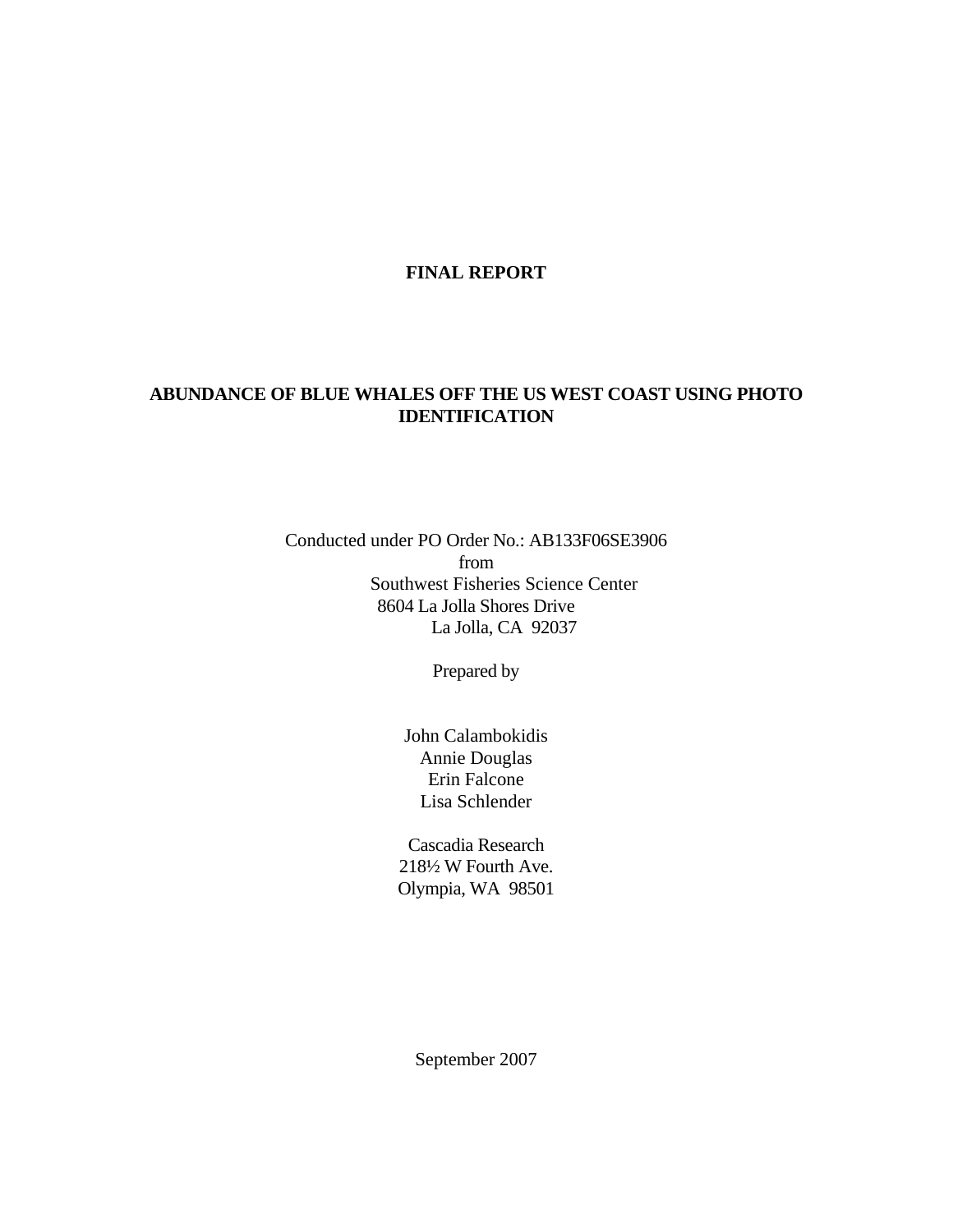## **INTRODUCTION**

 Blue whales (*Balaenoptera musculus*) are considered endangered and their populations were depleted by whaling throughout most of their range. Blue whales feed off California from May through November (Dohl *et al.* 1983) and migrate to waters off Mexico and Central America in winter and spring (Calambokidis *et al.* 1990, Stafford *et al.* 1999, Mate *et al.* 1999, Chandler *et al.* 1999). Photographic identification of blue whales has revealed that animals identified off California have been seen as far north as the Queen Charlotte Islands (Calambokidis *et al.* 2004) and the Gulf of Alaska and as far south as the Costa Rica Dome (Chandler *et al.* 1999).

 Blue whales occur in both coastal and offshore waters of the US West Coast. Accurate estimates of blue whale abundance off California using capture-recapture methods have only been possible when at least one representative sample is obtained from surveys systematically covering both inshore and offshore waters (Calambokidis and Barlow 2004). This is because a portion of the blue whale population feeds offshore beyond the reach of small-boat surveys. Although there is interchange between inshore and offshore areas, there is not complete mixing. To avoid heterogeneity of capture probabilities which would bias capture-recapture estimates, past estimates have relied on at least one sample coming from identifications obtained during systematic ship surveys covering both coastal and offshore waters, similar to that obtained by Southwest Fisheries Science Center (SWFSC) on the Collaborative Survey of Cetacean Abundance and the Pelagic Ecosystem (CSCAPE) cruise in 2005 (Forney 2007).

## **OBJECTIVES AND GENERAL APPROACH**

The primary objective of the research was to obtain a new estimate of blue whale abundance. To achieve this we sought to:

- 1. Obtain a large and representative sample of blue whale identifications from coastal waters and, where possible, offshore waters of the West Coast in 2006 to supplement that already available for past years.
- 2. Compare identification photographs obtained during 2005 CSCAPE systematic surveys with those available from dedicated photo-ID surveys.
- 3. Generate an abundance estimate of blue whales for the 2004-2006 period using markrecapture, where the non-systematic identifications gathered from 2004 to 2006 are treated as one sample and those obtained on the CSCAPE cruise as a second independent sample.
- 4. Compare this estimate with the three similarly obtained estimates during the last 15 years to evaluate potential trends in blue whale abundance.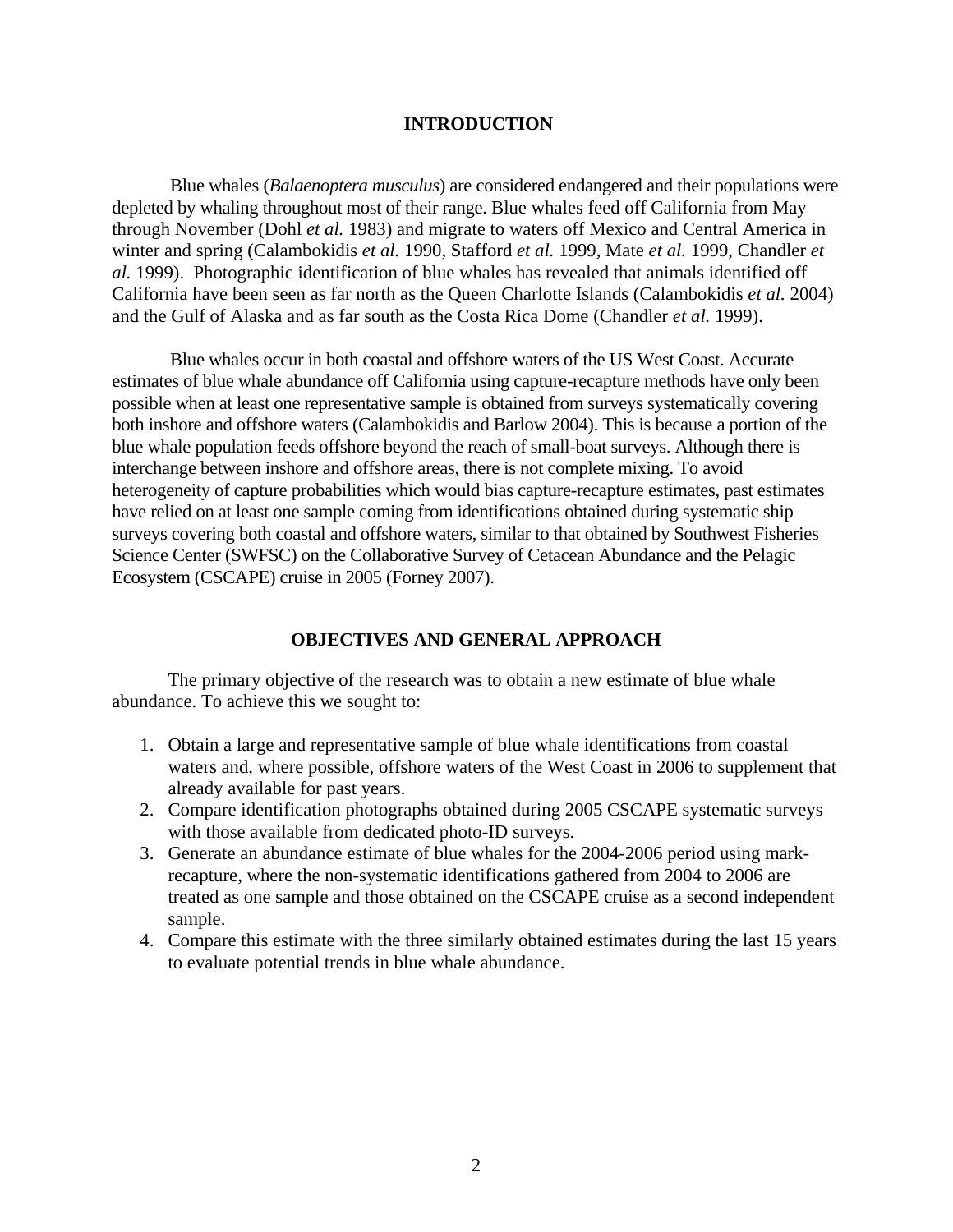#### **METHODS**

#### **Survey effort**

A major focus of our field effort was to obtain as large a sample of photographic identifications as possible with broad geographic and temporal coverage. Strategies for achieving this included: 1) conduct small boat operations in many different areas, 2) cover large areas both offshore and inshore, 3) effectively sample large concentrations of whales, and 4) achieve broad temporal coverage. We achieved these objectives with a combination of dedicated small boats surveys, opportunistic identifications during our other field research, and identifications from other opportunistic sources.

We conducted dedicated photo-identification surveys off California, Oregon, and Washington in the summer and fall of 2004 to 2006 (Table 1). These were primarily conducted between June and November. Timing and exact locations of these surveys were based on weather patterns and anticipated whale abundance based on sighting reports and historical data. The primary vessels employed in these dedicated photo-identification surveys were three 5.3- 5.9m rigid-hull inflatables equipped with outboard engines operated by Cascadia Research and used extensively in our past photo-identification research. Vessels covered up to 200 nmi/day and operated up to 50 nmi offshore. The boats were transported from one region to another by trailer.

 Cascadia Research also conducted a number of other research efforts off the coast of California, Oregon, and Washington that provided additional opportunities to obtain identification photographs. These included efforts to tag and track humpback and blue whales, monitoring of marine mammals of areas in conjunction with acoustic monitoring, surveys conducted as part of collaborations with Channel Islands and Olympic Coast National Marine Sanctuaries, effort associated with the SPLASH project (in 2004 and 2005), and effort associated with underwater filming of blue whales. A number of other more opportunistic platforms were used to obtain additional identification photographs. The most extensive contribution of opportunistic photographs came from our collaboration with the Channel Islands Naturalist Corps as well as whale watch operations out of Monterey Bay and San Francisco Bay.

### **Photographic identification from ship surveys**

 A critical part of the mark-recapture estimates for blue whales was the systematic identifications obtained in conjunction with broad-scale SWFSC marine mammal ship surveys. Key samples for the current study were the identifications obtained during the 2005 CSCAPE surveys covering waters out to 300 nmi off California, Oregon, and Washington. Additional finescale survey effort was completed during CSCAPE 2005 in waters of four West Coast National Marine Sanctuaries, providing additional blue whale identifications in nearshore waters.

#### **Data analyses**

 All photographs were judged using a three-tier quality criterion. This score, along with associated sighting information (date, latitude, longitude), was entered into the identification database for analysis. Identification photographs of suitable quality were internally compared to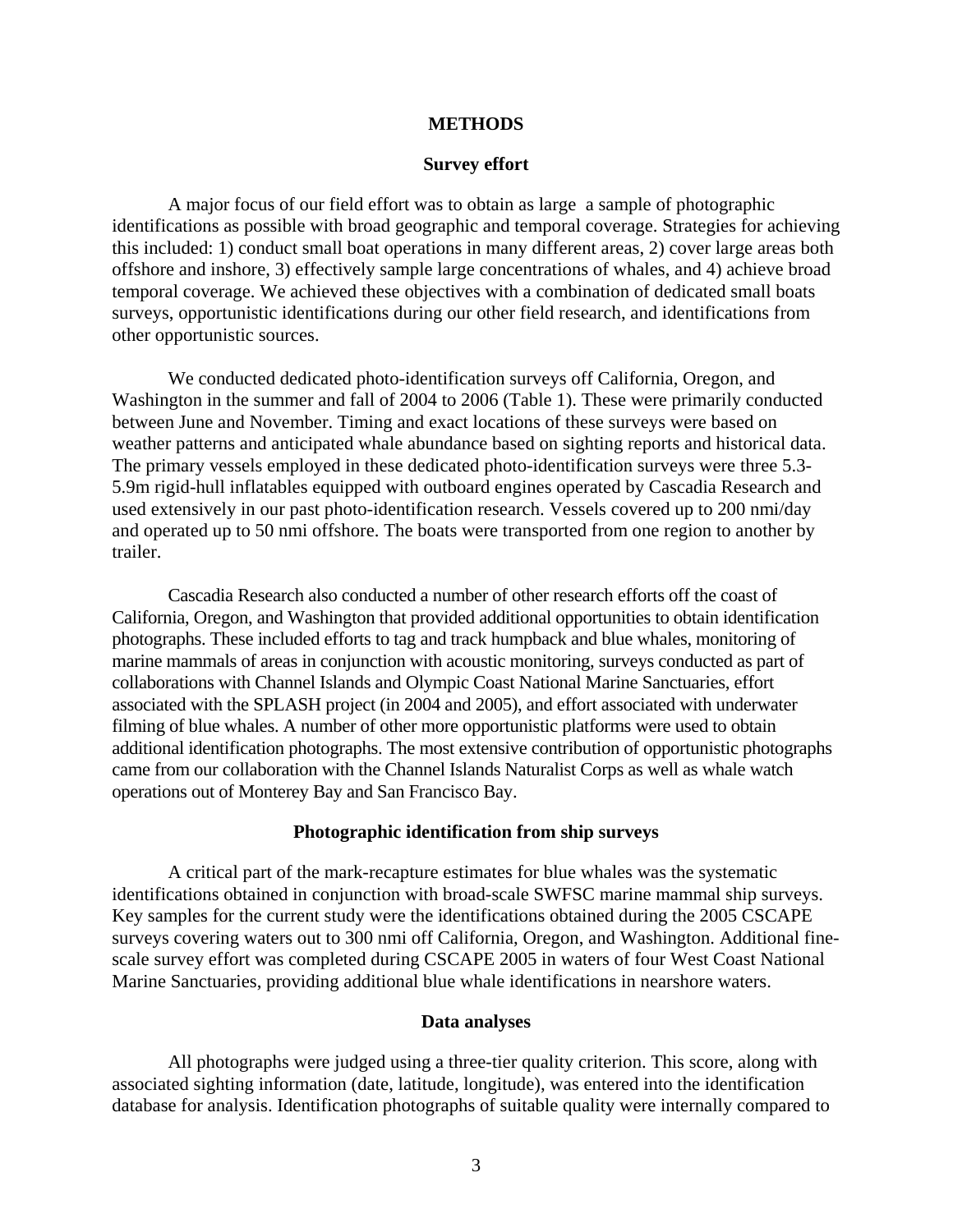identify resightings (and remove duplicates) of animals for each year. Each individual was then compared to Cascadia's historical catalog (archived photographs) of all blue whales identified off northern Baja, California, Oregon and Washington. Individual whales identified each year that did not match past years and which were of suitable quality were assigned a new unique identification number and added to the catalog annually.

 Estimates of humpback and blue whale abundance were made using several capturerecapture methods (Calambokidis and Barlow 2004). The primary methods were two-sample Petersen capture-recapture estimates (Chapman modification for sampling without replacement) conducted using the identifications obtained in different pairs of samples including: 1) pairs of adjacent years as the two samples, 2) identifications from the systematic broad-scale and finescale ship surveys in 2005 as one sample and the second sample from the coastal surveys for the 3-year surrounding period (2004-2006), 3) all identifications in the year of the SWFSC survey as one sample and identifications from the year before and after as the second sample. An unbiased estimate of blue whale abundance using the two-sample Petersen estimate requires that all animals in the population have an equal probability of being photographed in at least one of the samples. The second sample does not have to meet this criterion as long as it is independent of the first sample. This approach of using the identifications from the systematic ship surveys as the one representative sample provided reliable estimates of blue whale abundance for similar surveys in the past (Calambokidis and Barlow 2004, Calambokidis and Steiger 1995, Barlow and Calambokidis 1995). We also used a multi-year open population model (Jolly-Seber) to examine rates of natality and mortality for the population using the Model A (standard Jolly-Seber) from the Program Jolly.

# **RESULTS AND DISCUSSION**

Identifications of 481 different blue whales were obtained on dedicated photo-ID surveys and opportunistic surveys mostly in coastal waters from Northern Baja to Oregon from 2004 to 2006 (Table 1). Photographs of both sides were not obtained for all individuals potentially preventing reconciliation of some individuals. The systematic broad-scale surveys during CSCAPE 2005 obtained identifications of 38 blue whales and the fine-scale CSCAPE surveys conducted in sanctuary waters added an additional 7 individuals (there were no resightings of the same animal between the broad-scale and fine-scale surveys). Resightings of only four whales were made between the 2004-2006 coastal effort and those obtained on the CSCAPE broad-scale surveys (3 and 2 matches isolated by left or right sides, respectively). Inclusion of the seven identifications on the CSCAPE fine-scale surveys into the CSCAPE sample raised the number of matches to the coastal effort to six (Table 1).

The locations of blue whale identifications by survey type for 2004 to 2006 are shown in Figure 1. There was a fairly dramatic geographic separation between identifications from the coastal surveys and those from the CSCAPE surveys, especially the broad-scale survey lines. Identifications from the CSCAPE broad-scale surveys came mostly from offshore areas (Figure 1). Tracklines from the CSCAPE cruise (Figure 2, Forney 2007) indicate a tendency for incomplete transect lines nearshore due to poor weather and there were some difficulties launching a small to get photo-IDs due to concern about fog or other logistics during some of the encounters near shore (Forney, pers. com.).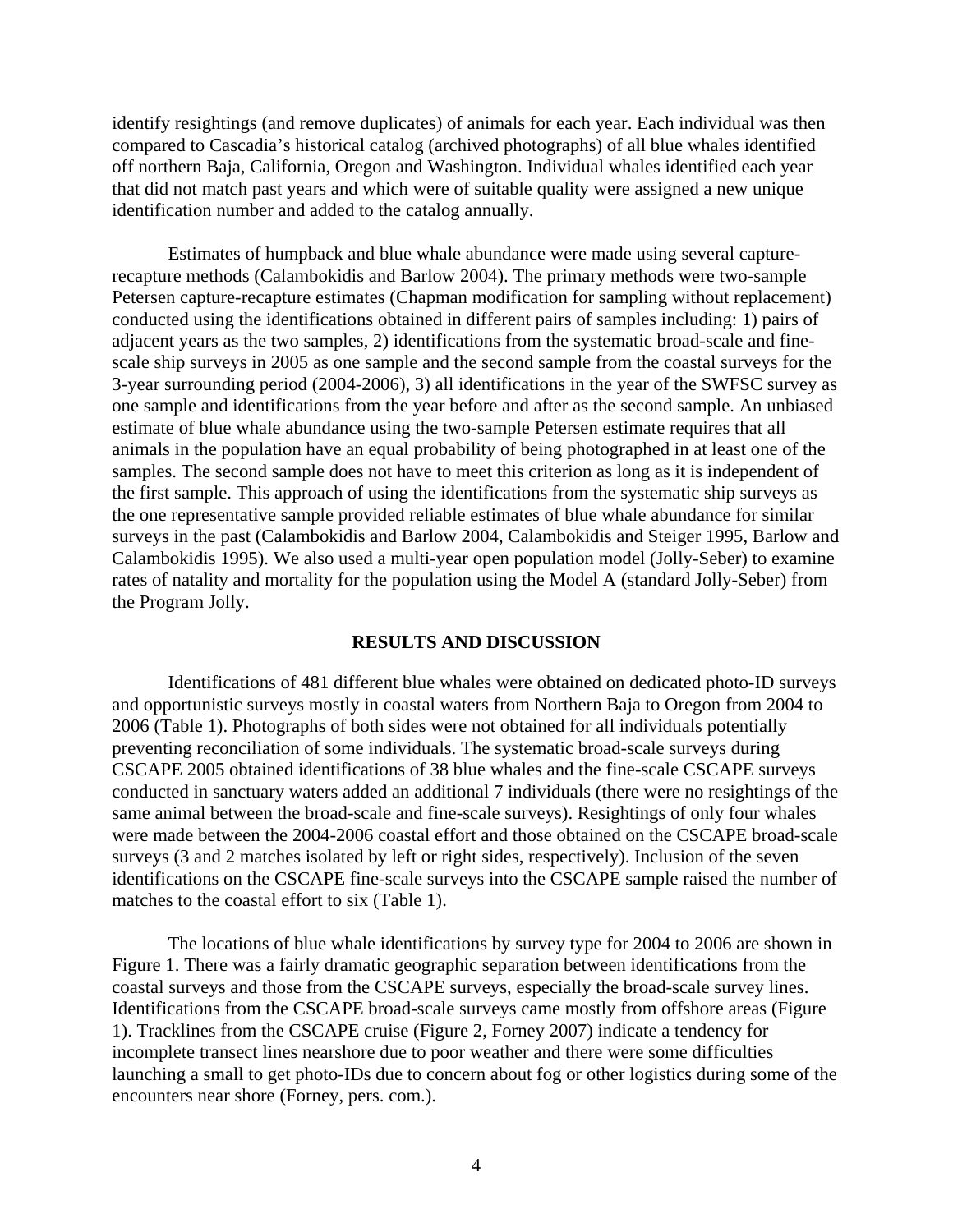| <b>Survey</b>                                 | Any side | L side | <b>R</b> side |
|-----------------------------------------------|----------|--------|---------------|
| CSCAPE systematic - 2005                      | 38       | 29     | 34            |
| CSCAPE Fine scale - 2005                      |          | 6      | 4             |
| Coastal effort N Baja to Washington - 2004-   |          |        |               |
| 2006                                          | 481      | 352    | 365           |
| Other (AK, BC, Sea of Cortez)                 | 21       | 15     | 13            |
| <b>Matches</b>                                |          |        |               |
| CSCAPE Broad scale vs. Fine scale and coastal | 4        |        | 2             |
| All CSCAPE to Coastal                         |          |        |               |

*Table 1. Summary of number of unique blue whales photographically identified in different surveys during 2004 to 2006 in the eastern North Pacific and matches between collections.* 



*Figure 1. Locations of identifications of blue whales from 2004 to 2006 from both CSCAPE and coastal surveys. Dashed lines connect resightings of the same individual.*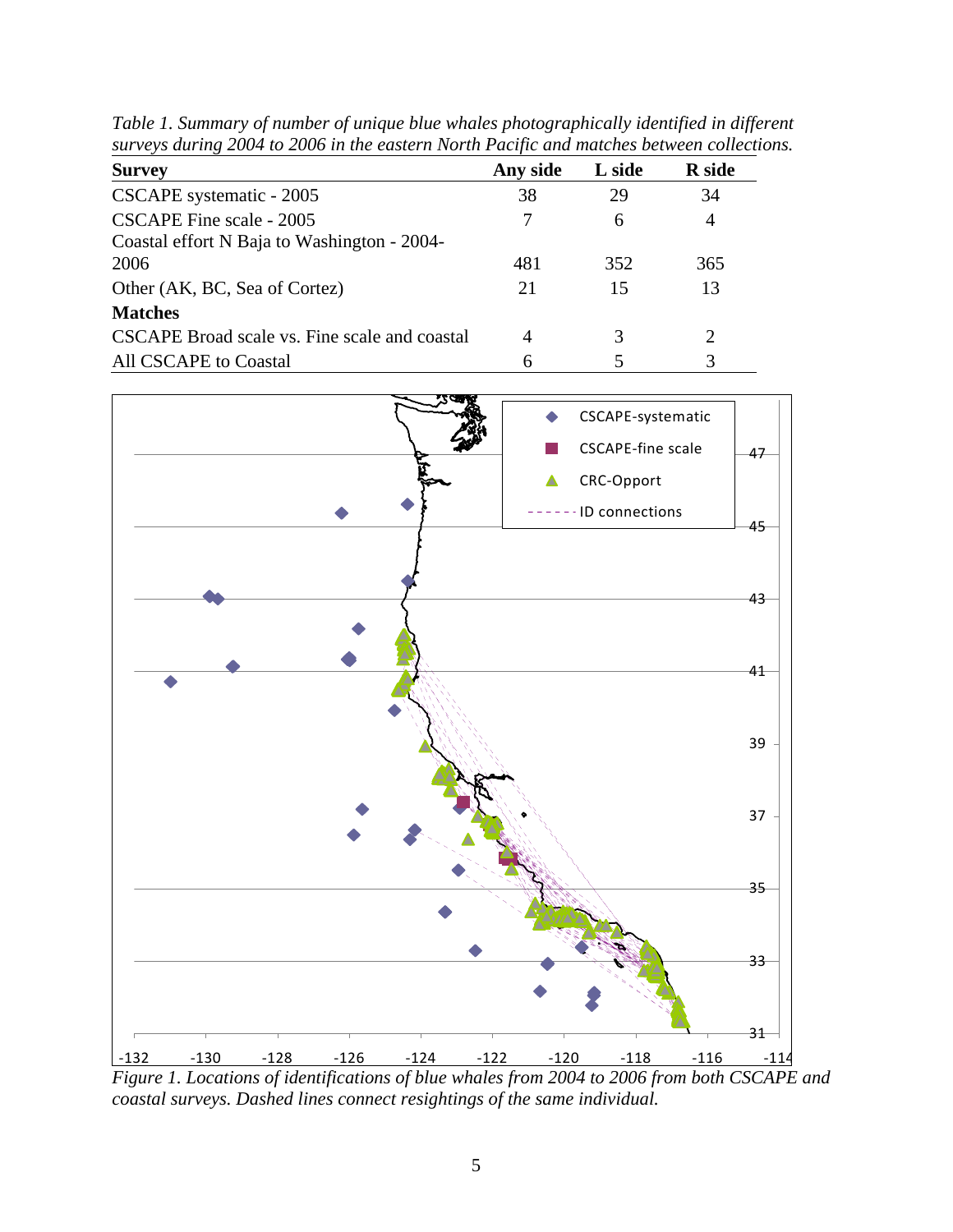The few matches between the CSCAPE broad-scale surveys and those on the coastal surveys came from CSCAPE identifications made closer to shore. Although there were high numbers of blue whale sightings in some inshore parts of the CSCAPE surveys, especially in the southern-most area (Figure 2), CSCAPE fine-scale surveys yielded few identifications overall (7 total by either a right or left side).



*Figure 2. CSCAPE effort and blue whale sightings on CSCAPE broad-scale surveys (left panel) and fine-scale surveys (right panels) in 2005 (from Forney 2007).* 

To calculate blue whale abundance estimates using the 2005 CSCAPE effort we decided to pool the small number of identifications from the fine-scale effort in with the identifications obtained in the broad-scale CSCAPE surveys. This was done to help balance the small number of identifications obtained from CSCAPE in coastal waters and also to improve the available sample size. The small number of identifications from the fine-scale surveys (7) only slightly altered the predominant offshore distribution of the identifications obtained from the greater CSCAPE broad-scale survey effort.

Petersen mark-recapture estimates using all CSCAPE as one sample and the coastal effort for 2004-2006 as another, yielded higher estimates of abundance than previous similar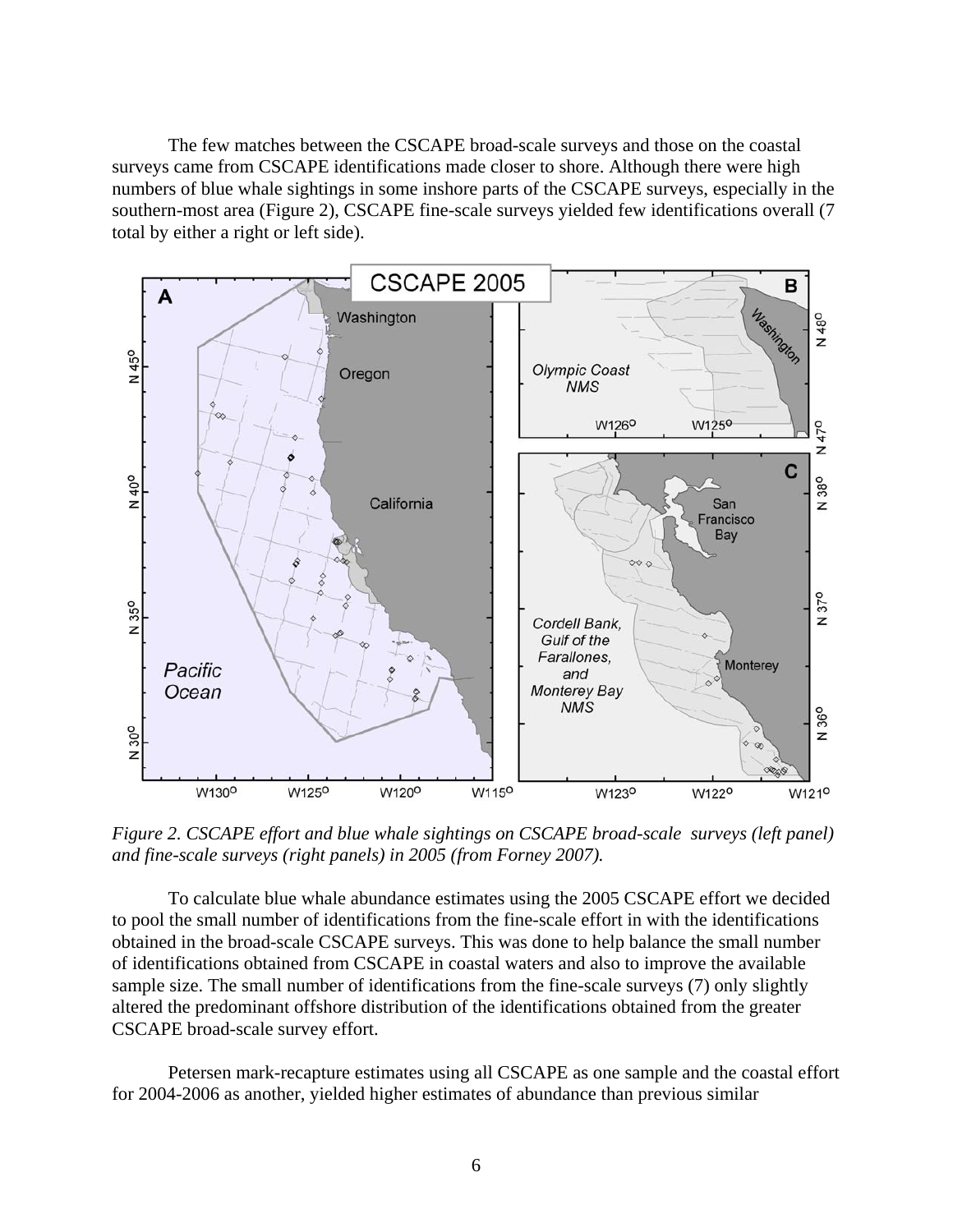calculations for 1991 to 2001 (Table 2). With the small sample sizes and few matches (5 and 3 for left and right sides, respectively), the estimates were variable and had fairly high CVs (0.34 and 0.42). The average of the two sides was 2,842, higher than the 2,000 blue whales estimated for 1991 to 1993 but not out of line given the high CVs with these estimates.

*Table 2. Petersen mark-recapture estimates of blue whale abundance using survey type as samples. CSCAPE surveys were used as the first sample and identifications from the more shorebased effort in the 3-year period surrounding the systematic survey as the other sample.* 

| .<br><b>Samples</b> used                  | Left sides |     |   |       |      |    | <b>Right sides</b> |    |       |      | Mean  |  |
|-------------------------------------------|------------|-----|---|-------|------|----|--------------------|----|-------|------|-------|--|
|                                           | n1         | n2  | m | Est.  | CV1  | n1 | n2                 | m  | Est.  | CV1  |       |  |
| Pooled years using survey type as samples |            |     |   |       |      |    |                    |    |       |      |       |  |
| 1991-93 all qualities                     | 61         | 293 | 8 | 2.024 | 0.29 |    | 74 289             | 10 | 1.976 | 0.26 | 2.000 |  |
| 1995-97 all qualities                     | 43         | 350 |   | 1.930 | 0.30 | 34 | 361                |    | 1.583 | 0.29 | 1.756 |  |
| 2000-2002 all qualities                   | 20.        | 452 |   | 1.585 | 0.32 | 24 | 474                |    | 1.978 | 0.33 | 1,781 |  |
| 2004-2006 all qualitites                  | 35.        | 352 |   | 2.117 | 0.34 | 38 | 365                |    | 3.568 | 0.42 | 2,842 |  |

We also examined abundance using Petersen mark-recapture with pairs of samples using all the identifications from the year with the systematic survey (2005) as one sample and all identifications from the adjacent years as the other sample (Table 3). The combined identifications from both the coastal effort and ship surveys in 2005 represent the most complete and thorough effort of any year. These estimates were lower than those obtained using only the systematic effort and showed a steady increase from 816 in 1991-93 to 1,428 in 2004-06.

*Table 3. Summary of Petersen mark-recapture estimates for blue whales off California and W. Baja Mexico. Sample 1 consists of all the identified whales from the year of the SWFSC systematic ship surveys and n2 is from coastal small-boat work in the adjacent years. The number of matches or recaptures (m) are indicated. Coefficients of variation (CV) are based on analytical formulae.* 

|           | n1 (systematic yr) |     | n2 (adjacent yrs) |     |    |       |      |
|-----------|--------------------|-----|-------------------|-----|----|-------|------|
| Period    | Year               | nl  | Years             | n2  | m  | Est.  | CV   |
| 1991-93   | 1992               | 281 | 1991 & 1993       | 193 | 66 | 816   | 0.09 |
| 1995-97   | 1996               | 183 | 1995 & 1997       | 368 | 56 | 1.190 | 0.10 |
| 2000-2002 | 2001               | 286 | $2000 \& 2002$    | 449 | 99 | 1.291 | 0.07 |
| 2004-2006 | 2005               | 179 | 2004 & 2006       | 388 | 48 | 1.428 | 0.11 |

Estimates based on all pairs of years regardless of whether they included a systematic survey also tended to show a general increasing trend in abundance (Table 4). While CVs were generally low for these estimates (because they made use of the entire annual samples), the estimates tended to fluctuate over a fairly wide range from 755 to 1,739 with highest estimates in recent years (2003 to 2006).

Abundance estimates were similar using the Jolly-Seber open population model (Table 5). Annual abundance estimates ranged from 617 to 1,543. While the range and some of the fluctuations was similar to the results from some of the Petersen models that used adjacent years as samples, the Jolly-Seber did not show as clear a trend toward increasing abundance. Estimates of annual rate of mortality/emigration averaged  $0.91$  (SE = 0.012) and number of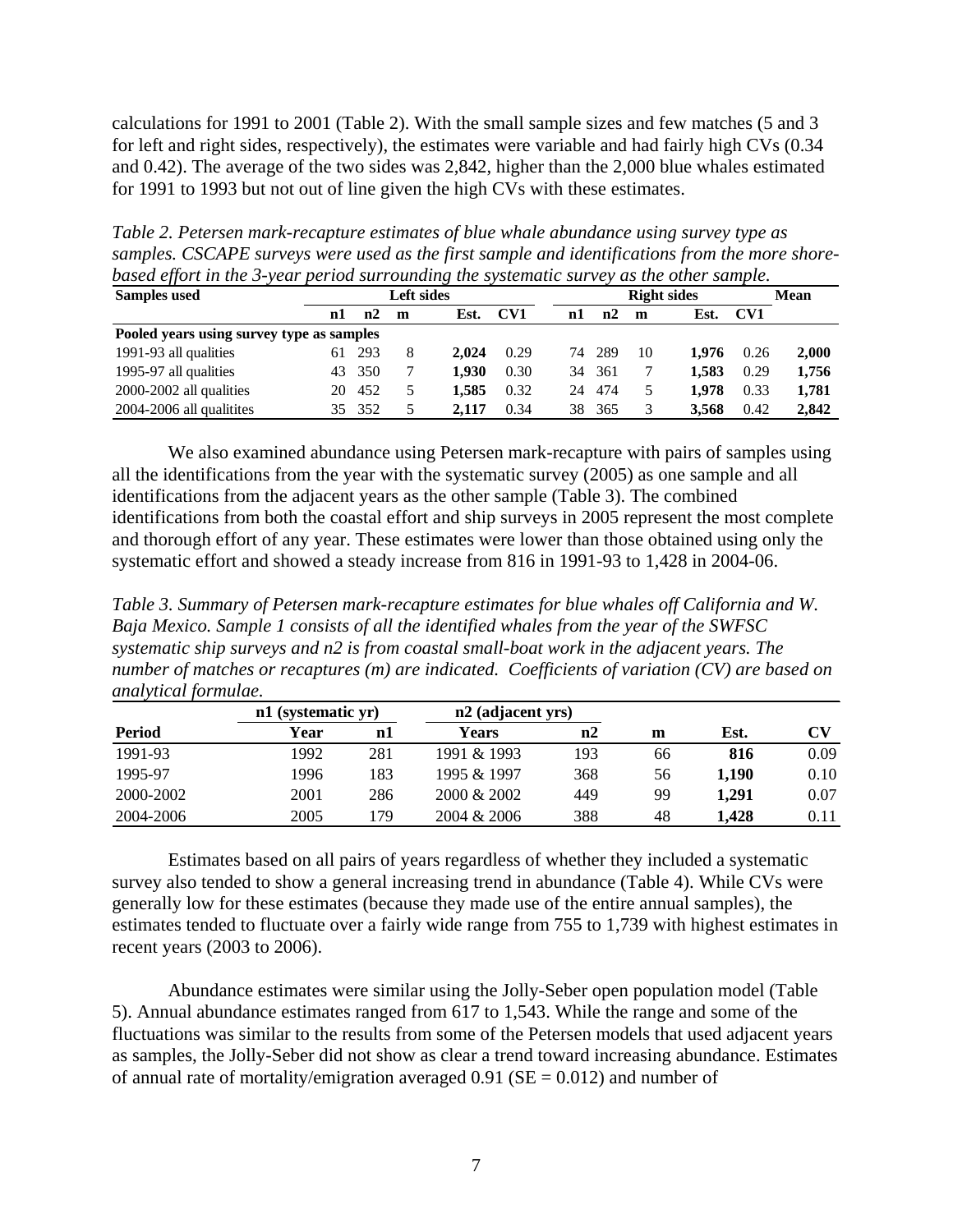births/immigration averaged 149 (SE=12), however, there was a high degree of variation among annual estimates that often exceeded levels that were biologically reasonable for blue whales.

| Sample 1      |      |        |             |      | Sample 2 |             |              |       |      |
|---------------|------|--------|-------------|------|----------|-------------|--------------|-------|------|
| <b>Period</b> | Year | Ident. | $\mathbf n$ | Year | Ident.   | $\mathbf n$ | <b>Match</b> | Est.  | CV   |
| 1991-92       | 1991 | 113    | 76          | 1992 | 674      | 281         | 26           | 803   | 0.14 |
| 1992-93       | 1992 | 674    | 281         | 1993 | 214      | 125         | 46           | 755   | 0.10 |
| 1993-94       | 1993 | 214    | 125         | 1994 | 433      | 211         | 20           | 1,271 | 0.18 |
| 1994-95       | 1994 | 433    | 211         | 1995 | 373      | 228         | 40           | 1,183 | 0.13 |
| 1995-96       | 1995 | 373    | 228         | 1996 | 297      | 183         | 34           | 1,203 | 0.14 |
| 1996-97       | 1996 | 297    | 183         | 1997 | 322      | 181         | 35           | 929   | 0.13 |
| 1997-98       | 1997 | 322    | 181         | 1998 | 404      | 228         | 54           | 757   | 0.10 |
| 1998-99       | 1998 | 404    | 228         | 1999 | 416      | 177         | 47           | 848   | 0.11 |
| 1999-2000     | 1999 | 416    | 177         | 2000 | 348      | 182         | 41           | 775   | 0.12 |
| 2000-01       | 2000 | 348    | 182         | 2001 | 573      | 286         | 51           | 1,009 | 0.11 |
| 2001-02       | 2001 | 573    | 286         | 2002 | 535      | 310         | 61           | 1,439 | 0.10 |
| 2002-03       | 2002 | 535    | 310         | 2003 | 537      | 292         | 67           | 1,339 | 0.09 |
| 2003-04       | 2003 | 537    | 292         | 2004 | 265      | 189         | 31           | 1,739 | 0.15 |
| 2004-05       | 2004 | 265    | 189         | 2005 | 310      | 179         | 27           | 1,220 | 0.16 |
| 2005-06       | 2005 | 310    | 179         | 2006 | 427      | 217         | 24           | 1,569 | 0.17 |

*Table 4. Annual estimates of abundance of blue whales using adjacent annual years for the region from northern Baja to Washington with no selection by quality or side.* 

n-Number of unique individuals in sample used in mark-recapture estimate

Est.-Estimated abundance

CV-Coeficient of variation based on Chapman

|                                                                                          | Table 5. Results of Jolly-Seber mark-recapture open population model using all identifications |
|------------------------------------------------------------------------------------------|------------------------------------------------------------------------------------------------|
| with years as samples. Output is from program Jolly based on Model A (full Jolly-Seber). |                                                                                                |

|             |       | <b>SE(PHI</b> |     |        |       |       |       |       |       |       |
|-------------|-------|---------------|-----|--------|-------|-------|-------|-------|-------|-------|
| Period      | PHI   |               | M   | SE'(M) | N     | SE(N) | p     | SE(p) | B     | SE(B) |
| 1991        | 0.778 | 0.071         |     |        |       |       |       |       |       |       |
| 1992        | 1.038 | 0.077         | 59  | 4.0    | 617   | 95    | 0.440 | 0.071 | 198   | 146   |
| 1993        | 0.853 | 0.071         | 326 | 24.1   | 839   | 107   | 0.147 | 0.022 | 393   | 129   |
| 1994        | 0.987 | 0.069         | 345 | 19.0   | 1,108 | 120   | 0.188 | 0.023 | 450   | 177   |
| 1995        | 0.841 | 0.061         | 485 | 28.4   | 1,543 | 167   | 0.146 | 0.018 | -84   | 152   |
| 1996        | 0.859 | 0.058         | 541 | 29.5   | 1,214 | 115   | 0.150 | 0.017 | $-45$ | 101   |
| 1997        | 1.057 | 0.071         | 554 | 26.0   | 998   | 79    | 0.181 | 0.018 | 94    | 86    |
| 1998        | 0.816 | 0.060         | 672 | 36.3   | 1,148 | 87    | 0.198 | 0.019 | -14   | 64    |
| 1999        | 0.875 | 0.062         | 627 | 33.3   | 923   | 68    | 0.191 | 0.019 | 156   | 64    |
| 2000        | 1.048 | 0.073         | 601 | 30.1   | 964   | 73    | 0.188 | 0.019 | 105   | 69    |
| 2001        | 0.905 | 0.072         | 703 | 37.9   | 1,115 | 77    | 0.256 | 0.022 | 281   | 71    |
| 2002        | 0.957 | 0.100         | 734 | 46.5   | 1,290 | 101   | 0.240 | 0.022 | 92    | 76    |
| 2003        | 0.851 | 0.132         | 833 | 73.9   | 1,327 | 131   | 0.220 | 0.024 | 331   | 110   |
| 2004        | 0.832 | 0.183         | 807 | 107.7  | 1,459 | 215   | 0.129 | 0.021 | $-16$ | 99    |
| 2005        |       |               | 753 | 137.7  | 1,199 | 230   | 0.149 | 0.030 |       |       |
|             |       |               |     |        |       |       |       |       |       |       |
| <b>MEAN</b> | 0.907 | 0.0125        | 574 | 15     | 1,125 | 37    | 0.202 | 0.008 | 149   | 12    |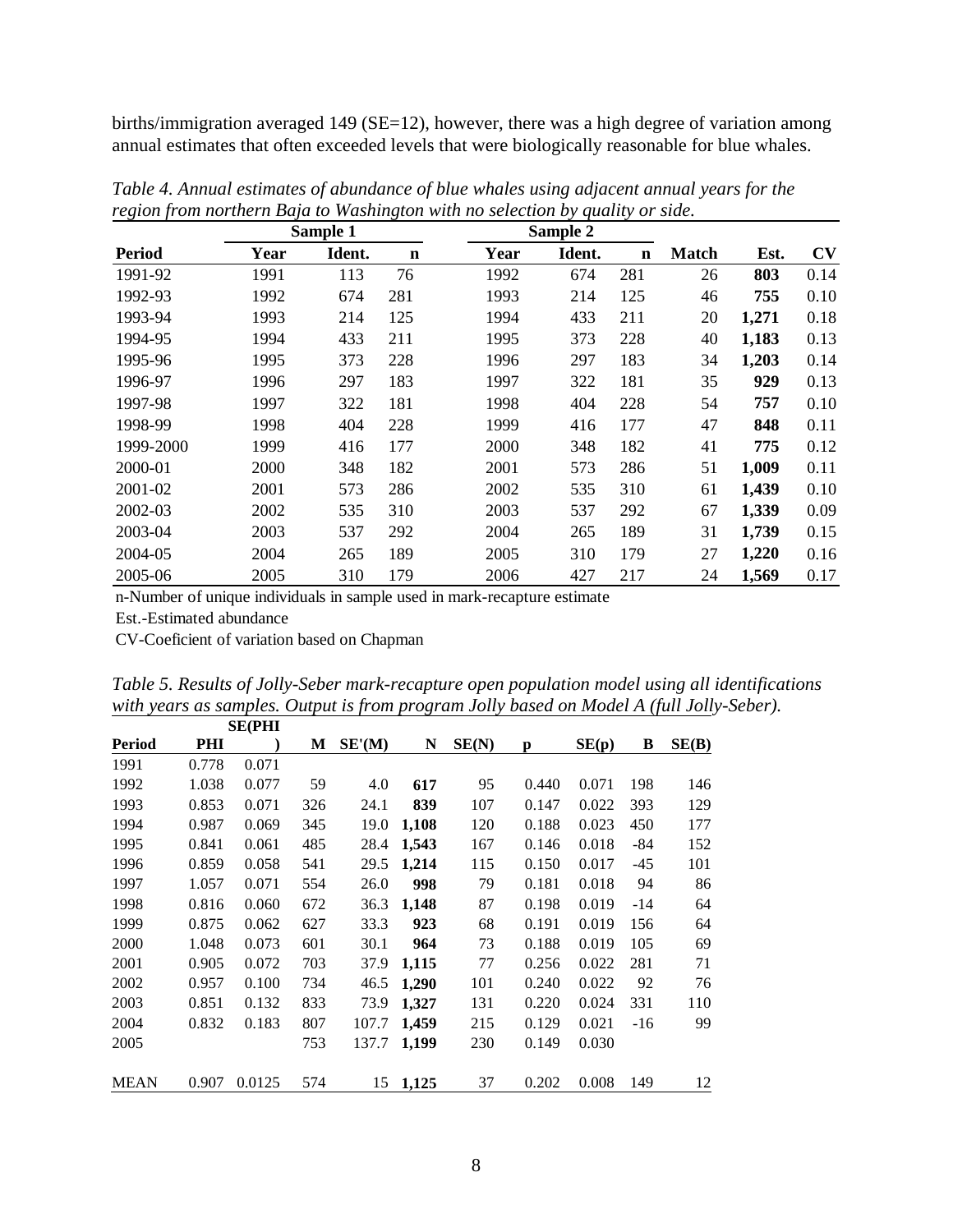Abundance estimates that used all the identifications in a year or combination of years as a sample showed fairly good agreement with each other both in terms of their average values and some of the patterns of annual variation (Figure 3). The estimates that used the systematic surveys as a single sample and the bracketing 3-year period as the other sample consistently showed higher estimates than the other methods although the value of this difference varied, with the 1991 to 1993 and 2004 to 2006 estimates differing the most.



*Figure 3. Comparison of abundance estimates using different mark-recapture models (Tables 2- 5).* 

Identifications were not obtained consistently in the same locations among years, and therefore may explain some of the observed patterns in abundance. In the early 1990s the coastal effort was more concentrated in specific areas with primary effort in specific areas off central California (Farallons and Monterey Bay) and southern California (Santa Barbara Channel). The consistency of some of this annual effort may have caused a higher rate of heterogeneity of capture probabilities and hence tended to bias these annual estimates downward. Our overall effort was more broadly geographically distributed in later years and also tended to vary from year to year potentially reducing the bias from geographic heterogeneity. The single high estimate using CSCAPE in 2005 as one sample may just be the result of variation from small sample size with the possible influence of this sample not tending to be truly geographically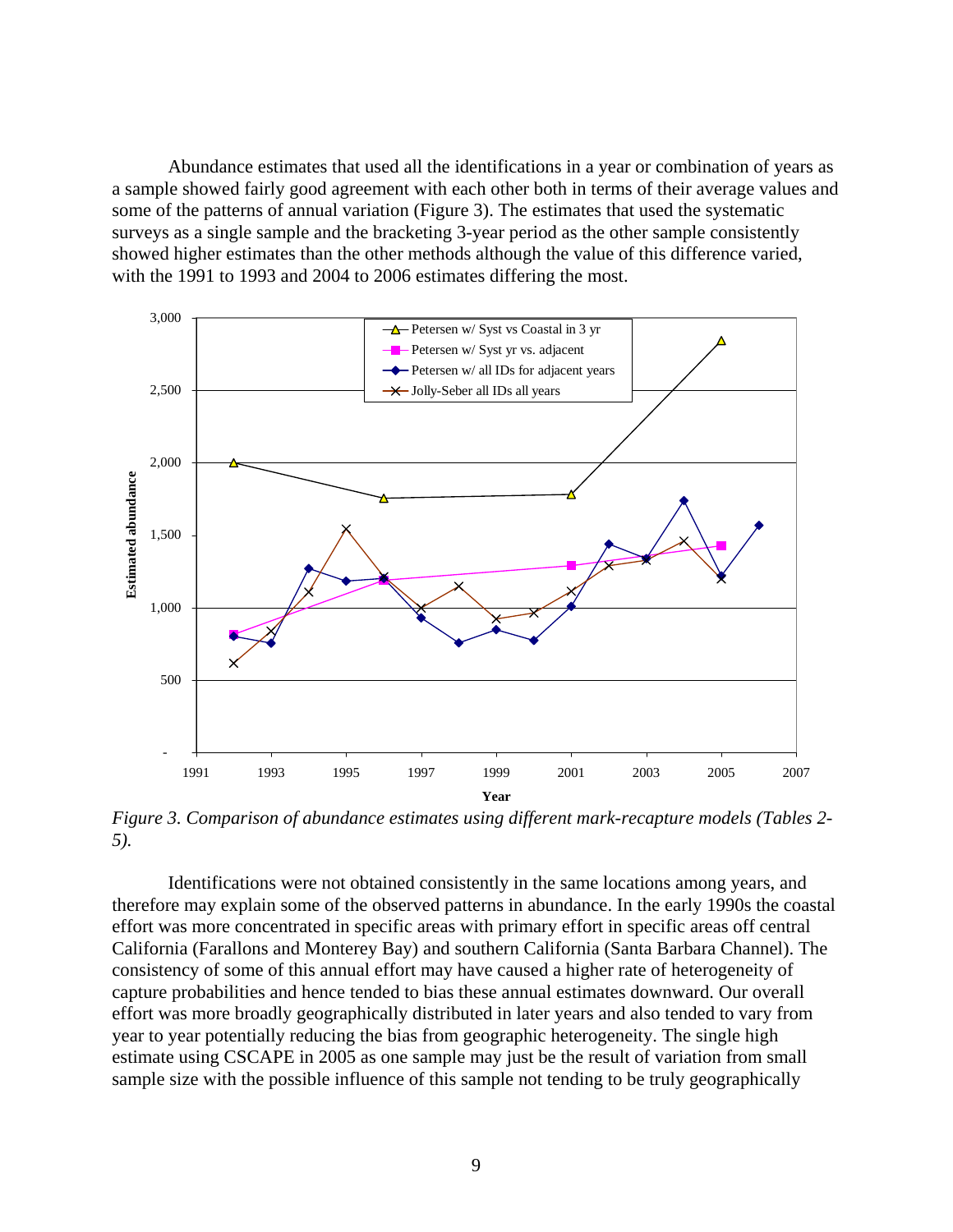representative as in past years. The high proportion of identifications from offshore areas in 2005 may have lead to the reduced matches and causing an upward bias to this estimate.

We report mark-recapture abundance estimates of blue whales showing a stable or possibly increasing abundance, which is in sharp contrast to estimates generated from linetransect survey efforts off the US West Coast and derived from the same systematic surveys used here for the mark-recapture estimates. Barlow and Forney (2007) report a dramatic decline in estimated blue whale density and abundance off the US West Coast between the surveys conducted in 1992 and 1996 and those in 2001 and 2005. This was after an apparent increase in blue whale numbers off California between 1979/80 and 1991 (Barlow 1994). There was agreement between estimates of abundance of blue whales from line transects and those from mark-recapture in the 1990s indicated the vast majority of the blue whale population being estimated by mark-recapture was present off the US West Coast during the Summer-Fall linetransect surveys (Calambokidis and Barlow 2004). The decline in the line-transect estimates but not the mark-recapture estimates for the surveys from 2001 to 2005, and the resultant differences in estimates of abundance in recent years is likely the result of a significant number of blue whales now spending portions of the Summer-Fall outside the area systematically surveyed off the US West Coast. If blue whales reduced their time inside the survey area by being present only part of the season or only in some years, they would still be available to be identified and therefore included in the mark-recapture estimates but might be missed by line-transect surveys (effectively lowering their apparent density and hence abundance).

There have been several indications of blue whale use of areas outside of the US West Coast in recent years. Calambokidis et al. (in prep.) report sightings of blue whales off British Columbia and in the Gulf of Alaska, both areas where blue whales were heavily hunted during whaling (Rice 1963, 1974, Gregr and Trites 2001) but where blue whales had only very rarely been seen during the 1990s. In our surveys in 2006, we found large numbers of blue whales both in the summer and fall using waters off northern Baja California just south of the US/Mexico border, an adjacent area that would have not been included in the line-transect surveys.

There have been indications of changes in krill abundance off California that could be altering the availability of prey for blue whales and causing a shift in distribution. Roemmich and McGowan (1995) reported declines in plankton abundance off California. Seabirds also provide an indicator of krill and ocean conditions (Hyrenbach and Veit 2003). Sydeman et al (2006) reported breeding failure in Cassin's auklet, a krill-feeding seabird, off northern California and the apparent shift of these animals to southern California in response to reduced krill abundance they attributed to an anomalous atmospheric condition. In our research on humpback whales off California, we have noted an increase in the proportion of humpback whales feeding on fish rather than krill in recent years compared to the 1990s (Cascadia Research, unpubl, data). Because of their more limited diet, blue whales would not have the same option to switch prey and instead would have to adapt to changes in prey availability by shifting feeding locations. Given the evidence that blue whales during whaling days were mostly taken off British Columbia and Alaska, it is possible that blue whale are returning to those habitats used historically.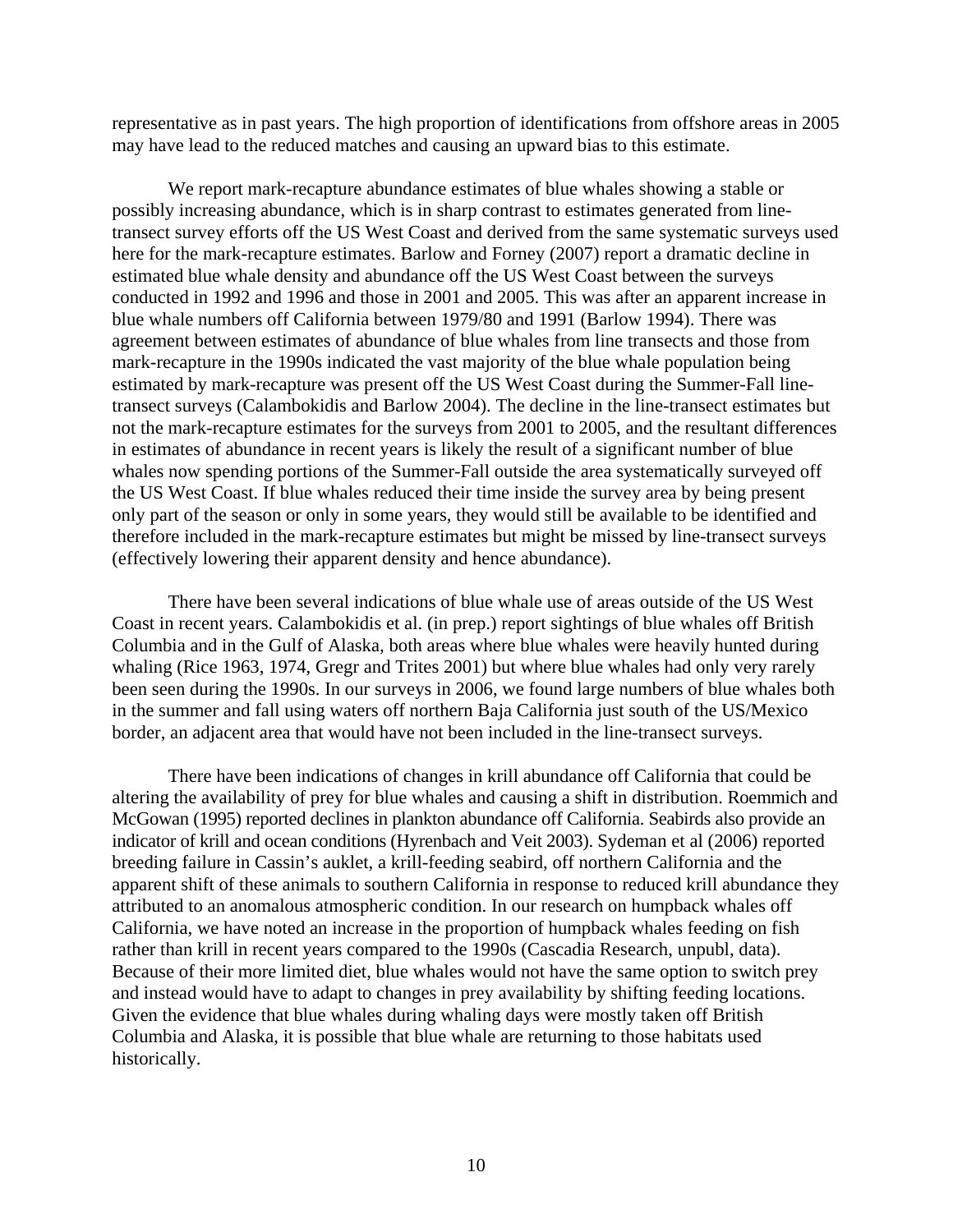## **ACKNOWLEDGMENTS**

 Many people helped with the Cascadia blue whale field work between 2004 and 2006, including Todd Chandler, Sherwin Cotler, Jeff Jacobson, Erin Oleson, and Greg Schorr. Oregon State University provided identifications from their tagging efforts. Volunteers with the Channel Islands Naturalist Corps coordinated by the Channel Islands National Marine Sanctuary provided identifications obtained during whale-watch operations in the Santa Barbara Channel and we thank all the participants in that program especially Shauna Bingham, Josh Kaye-Carr, and Clare Fritzsche. The identification from the SWFSC CSCAPE 2005 surveys was critical to the data we report, we especially thank the SWFSC ship observers especially Holly Fearnbach, Laura Morse, Cornelia Oedekoven as well as the overall coordinator, Karin Forney. Additional opportunistic identifications of blue whales for 2004 to 2006 were received from Charles Stinchomb, Dave Anderson, Eric Martin, Peggy Stap, Bernardo Alps, Eric Zimmerman, Kate Thomas, Michael H. Smith, Maddalena Bearzi, Scot Anderson, Ski Laniewicz, and Michuru Ogino. Photographic matching was conducted with the help of Ulrike Wolf, Veronica Iriarte, Randy Lumper, Alexis Rudd, and Amber Klimek. Support for some of the field effort came from Michiru Ogino, Southwest Fisheries Science Center, Olympic Coast National Marine Sanctuary, Channel Islands National Marine Sanctuary, and Fisheries and Oceans Canada. Support for the overall analysis came from Southwest Fisheries Science Center (coordinated by Jay Barlow). Comments on the draft report were provided by Jay Barlow, Karin Forney, and Gretchen Steiger.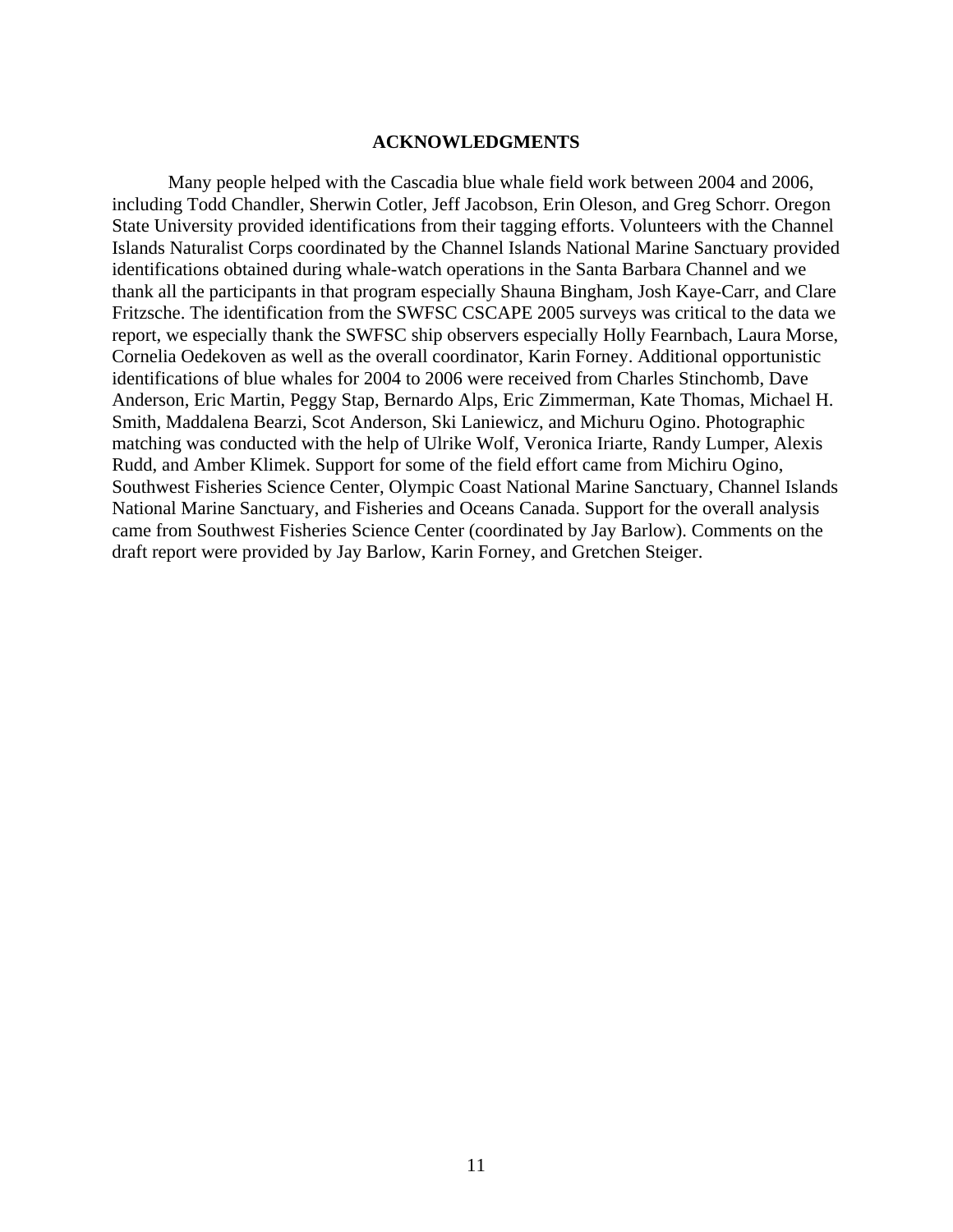## **REFERENCES**

- Barlow, J. 1994. Abundance of large whales in California coastal waters: A comparison of ship surveys in 1979/80 and in 1991. Report of the International Whaling Commission 44:399- 406.
- Barlow, J., and J. Calambokidis. 1995. Abundance of blue and humpback whales in California a comparison of mark-recapture and line-transect estimates. Page 8 *in:* Abstracts of the Eleventh Biennial Conference on the Biology of Marine Mammals, Orlando, Florida, 14-18 December 1995. Society for Marine Mammalogy, Lawrence, Kansas.
- Barlow, J. and Forney K.A. 2007. Abundance and density of cetaceans in the California Current ecosystem. Fishery Bulletin: 105(4), in press.
- Calambokidis, J. and J. Barlow. 2004. Abundance of blue and humpback whales in the eastern North Pacific estimated by capture-recapture and line-transect methods. Marine Mammal Science 20(1):63-85.
- Calambokidis, J., and G.H. Steiger. 1995. Population estimates of humpback and blue whales made through photo-identification from 1993 surveys off California. Report to Southwest Fisheries Science Center, National Marine Fisheries Service, La Jolla, California. 36pp.
- Calambokidis, J., G.H. Steiger, J.C. Cubbage, K.C. Balcomb, C. Ewald, S. Kruse, R. Wells and R. Sears. 1990. Sightings and movements of blue whales off central California 1986-88 from photo-identification of individuals. Report of the International Whaling Commission (Special Issue 12):343-348.
- Calambokidis, J., T. Chandler, E. Falcone, and A. Douglas. 2004. Research on large whales off California, Oregon, and Washington: Annual report for 2003. Final report to Southwest Fisheries Science Center, La Jolla, CA. Cascadia Research, 218½ W Fourth Ave., Olympia, WA 98501. 48pp
- Chandler, T.E., J. Calambokidis, and K. Rasmussen. 1999. Population identity of blue whales on the Costa Rica Dome. *in:* Abstracts Thirteenth Biennial Conference on the Biology of Marine Mammals, Maui, HI 28 November - 3 December 1999. Society for Marine Mammalogy, Lawrence, KS.
- Dohl, T.P., R.C. Guess, M.L. Duman and R.C. Helm. 1983. Cetaceans of central and northern California, 1980-1983: status, abundance, and distribution. OCS Study MMS 84-0045, Minerals Management Service.
- Forney, K.A. 2007. Preliminary estimates of cetacean abundance along the U.S. west coast and within four National Marine Sanctuaries during 2005. U.S. Department of Commerce, NOAA Technical Memorandum, NMFS-SWFSC-406. 27 pp.